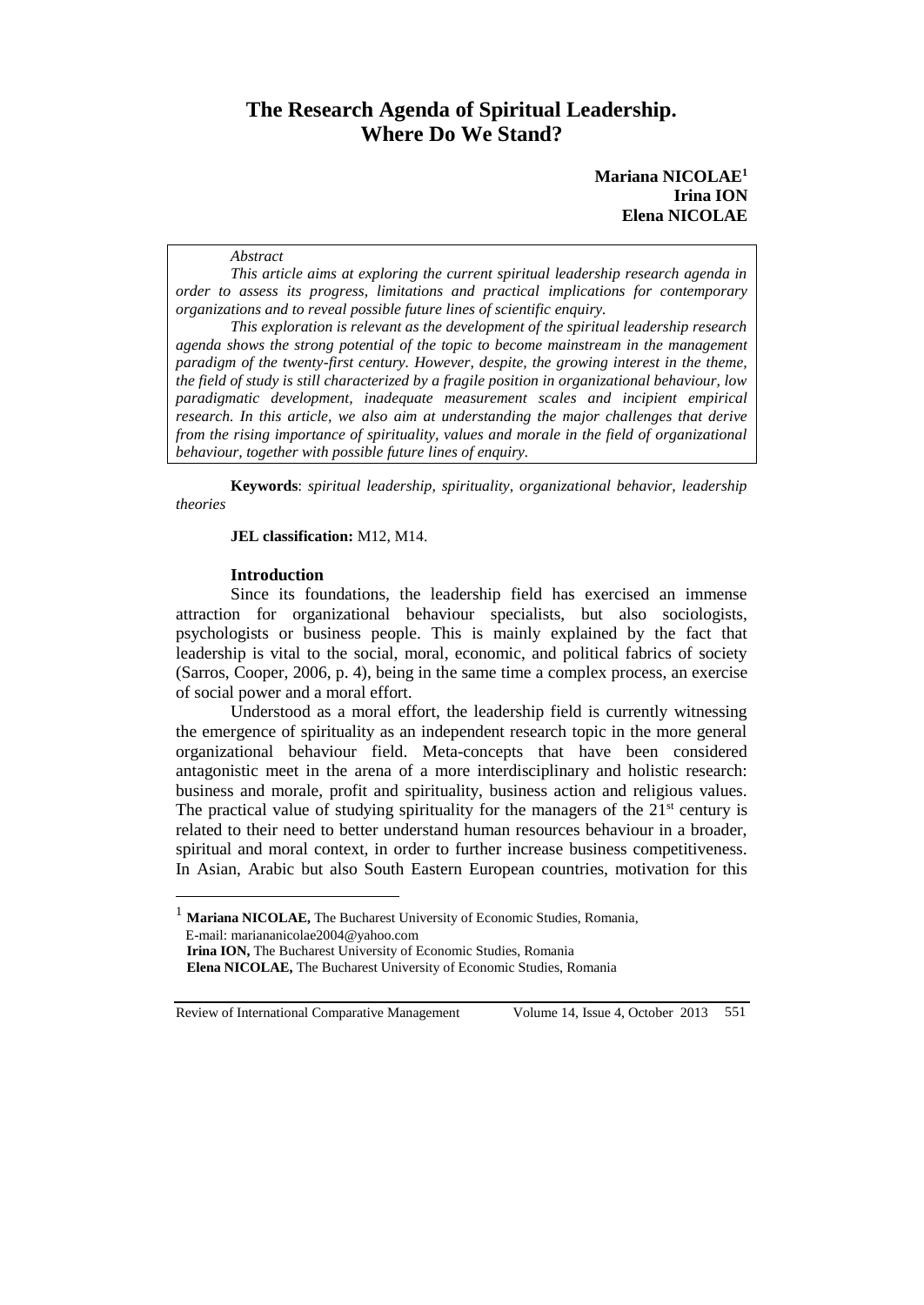interest might have different roots. In these regions, religion and spiritual behaviour still play an important role in human behaviour, including business decision making. The emergence of spirituality in the organizational context challenges the traditional approach to science formed in the twenty's century. This traditional approach was mainly build on the separation of spirituality from the everyday matters of professional experience (Crossman, 2010, pp. 598). The inclusion of spirituality also brings with itself numerous problematic aspects, mostly related to measurement issues; more implications of the "cross border" positioning of spirituality in the knowledge generation paradigms will be further discussed.

One proof of the increasing importance of spiritual topics is that in 2003, the Academy of Management has created a research group dedicated to the interdisciplinary study of management and workplace spirituality. Another one is the impressive evolution of the number of scientific journal articles approaching spirituality. As Oswick (2009, pp. 16) shows, 3,257 journal articles on spirituality have been recorded on the Social Sciences Citation Index database since 1970, using a bibliometrical analysis. The development of the spiritual leadership research agenda, together with its emerging applicability for managers and organizations, shows that the topic "has the potential to emerge as a powerful and courageous innovative management paradigm for the twenty-first century" (Crossman, 2010, pp. 604).

In this context, we aim at exploring the current spiritual leadership research agenda in order to assess its progress, limitations, practical implications and value for contemporary organizations and to reveal possible future lines of enquiry.

With this aim in view, the article is built around four related sections. The first section "On spiritual leadership development" investigates the concepts of spiritual leadership, in the broader context of spirituality in the field of organizational behaviour. Also, the first section positions spiritual leadership on the map of orthodox leadership theories. The following section "Drivers of the inclusion of spirituality in organizational behaviour and leadership field" analyzes the factors that have supported the emergence of spirituality at the workplace, in general, and of spiritual leadership, in particular. The section entitled "Main empirical studies in spiritual leadership" concentrates on the main empirical studies undertaken in spiritual leadership. The final section "Conclusions on the progress and limitations of the current research agenda of spiritual leadership" draws the conclusions on the progress and limitations of the current research agenda of spiritual leadership. Also, it discusses the major challenges that derive from the incorporation of spiritual leadership and more generally spirituality in the scientific field of organizational behavior, together with possible future lines of enquiry.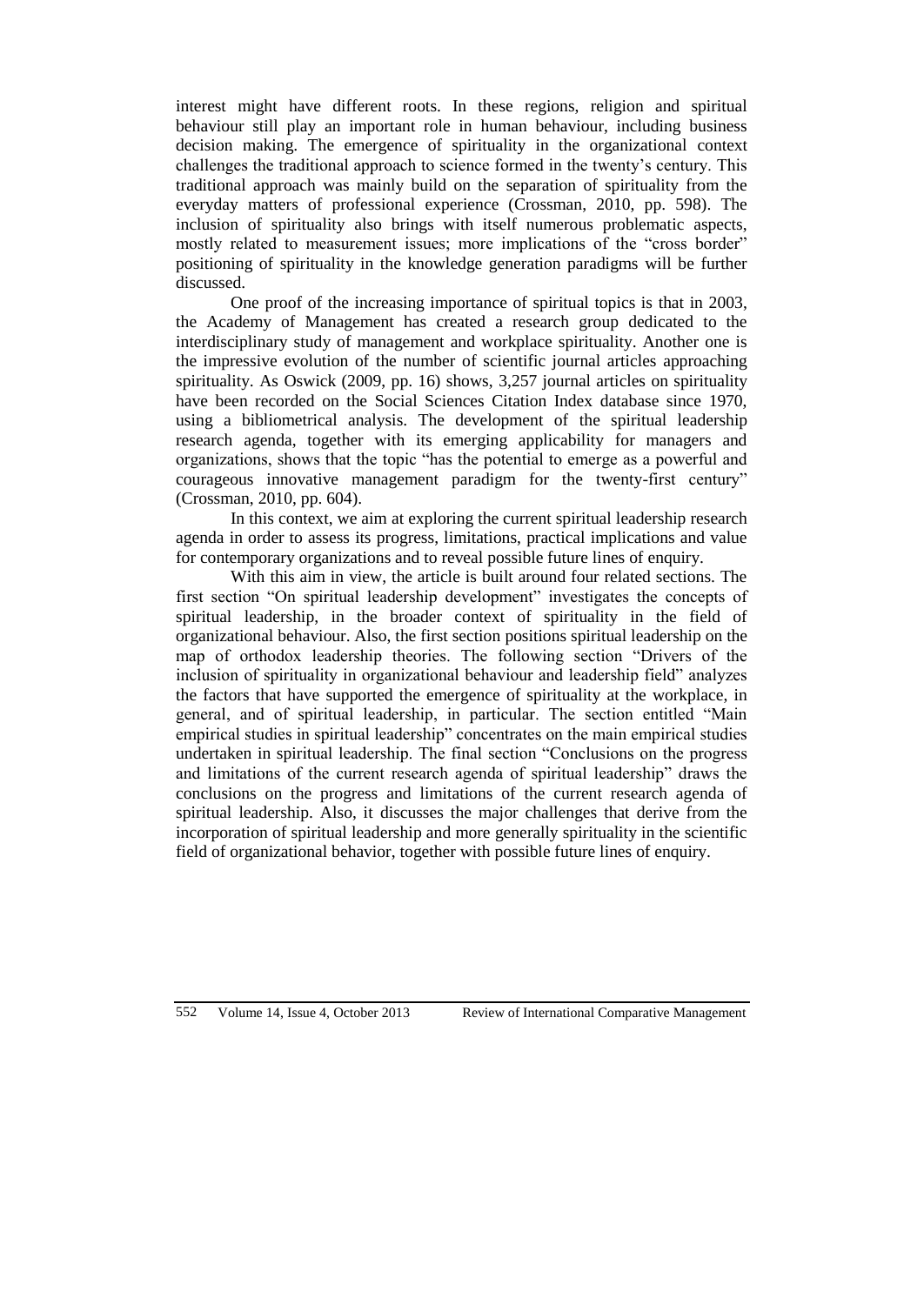## **1. On spiritual leadership development**

Spiritual leadership paradigms were developed in the broader context of the incorporation of spirituality in the field of study of organizational behaviour. The underling factors that have led to this trend are discussed in section 2, but itis worth mentioning that from the early '80s, the "new" leadership theories placed greater emphasis on emotional, moral and subjective values (Modaff et al., 2008, pp. 266). Since then, spirituality exercised an immense power of attraction for researchers, especially due to its novelty in organizational behaviour.

This attraction has generated a huge flux of contributions to the field, including in leadership. Thus, the first significant paper in the field of spiritual leadership is considered the article of Mitroff and Denton's (1999) – *A study of spirituality in the workplace*. In the 90's, many other authors have contributed to further initial developments, such as Fairholm (1996, 1998, 2002), Biberman, Whitty, & Robbins (1999) and Cacioppe (2000).

One definition of spiritual leadership, probably the most robust one, belongs to Fry (2003). He defines spiritual leadership (2003, pp. 694) as "comprising the values, attitudes, and behaviours that are necessary to intrinsically motivate one's self and others so that they have a sense of spiritual survival through calling and membership". Fry's model is based on intrinsic motivation, religious and ethical values, being built on the distinctive concepts of hope/faith, vision/mission and altruistic love. Two years later, Fry (2005) refined his definition, considering that spiritual leadership has the objective to "create vision and value congruence across the individual, empowered team, and organization levels and, ultimately, foster higher levels of both organizational commitment and productivity" (Fry, 2005, pp. 183). Other significant definitions of spiritual leadership belong to Sanders, Hopkins and Geroy (2005, pp. 40, 41). They define it as the extent to which organizations encourage and engage a sense of meaning and interconnectedness among their employees in both peer and hierarchical arrangements. Moore and Casper (2006, pp. 110) see it as an internal value, belief attitude or emotion, attaching it a strong humanistic dimension. Fry, Kisselburgh and Butts (2007, pp. 247) define spiritual leadership as a relational process aiming at constructing, coordinating and transforming self, others and the organization. Hackett and Wang (2012, pp. 880) describe spiritual leadership by attributes such as honesty, integrity, caring, compassion, humility, sensitivity, fortitude, temperance, love and faith. Those attributes make the spiritual leaders focus on the social good and end, and not only on the business end. Crossman (2010) defines spiritual leadership based on a series of complex and sometimes overlapping descriptors, such as compassion and caring, courage, generosity, questioning, service, stillness, peace and thankfulness. In our opinion, spiritual leadership refers to a style of leadership based on moral, ethical and religious values, embodied in the organizational culture and aimed at accomplishing both social and business ends, such as improving working conditions, decision making processes and motivation. The most salient characteristic of this type of leadership is that

Review of International Comparative Management Volume 14, Issue 4, October 2013 553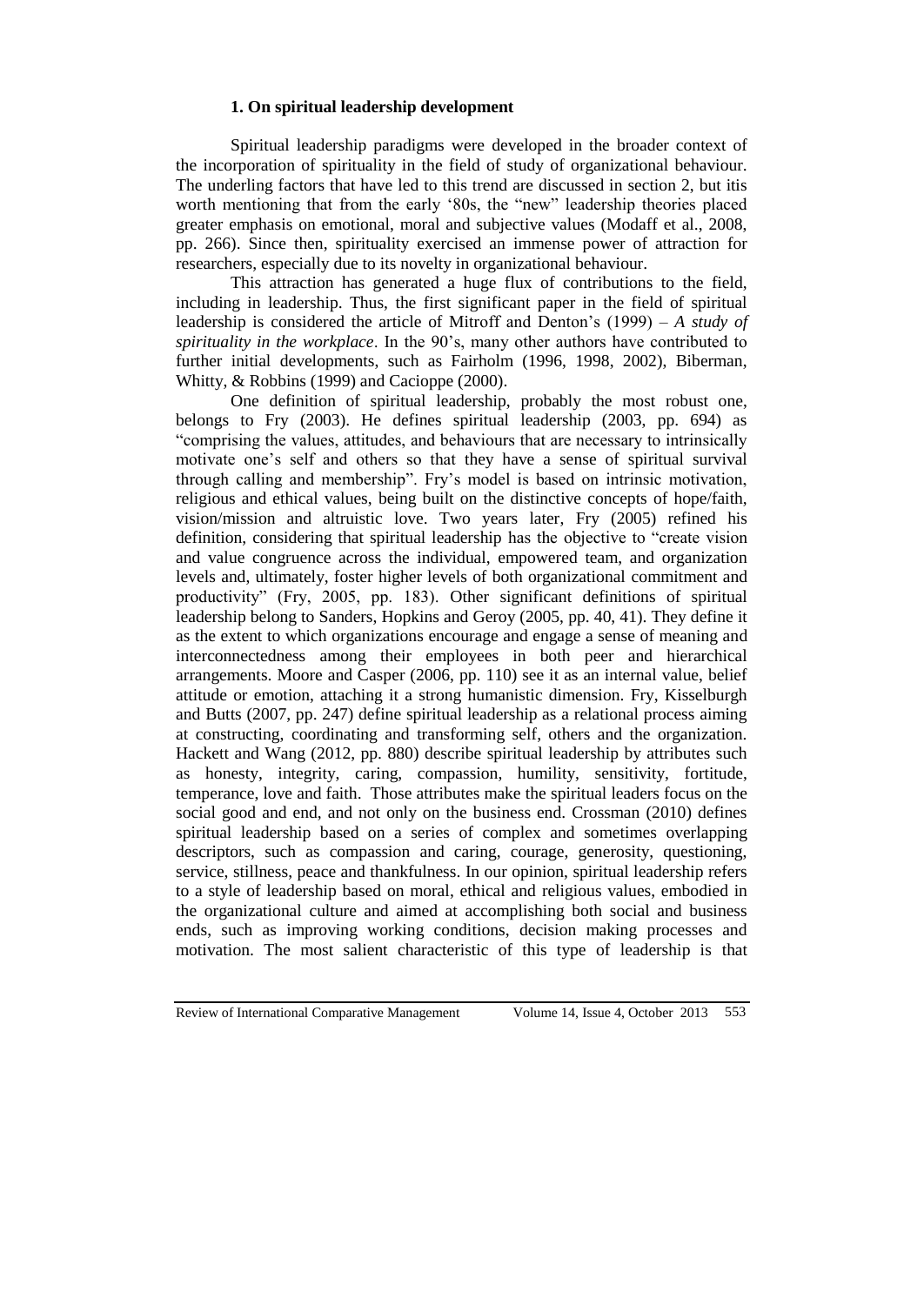managerial behaviour is justified by the simultaneous application of rational determinants and moral, ethical and religious beliefs. This view alters orthodox theories on managerial decision making, by including a spiritual dimension in organizational decision making process.

As stated above, many of the spiritual leadership attributes derive from world religions and ethics. This has made studies in leadership, ethics and CSR partially overlap in their research interest and methodologies. A positive result was that this overlapping has brought to both sub-fields of study a high degree of inderdisciplinarity. On the other hand a negative effect appeared. This was that the boundaries of the respective sub-field became more unclear and diffuse. In terms of religion, there is an obvious tension between religiosity as the source of spirituality and the paradoxical separation of spirituality and religion, by most researchers in their studies. Fry, Hannah, Noel and Walumbwa (2011, pp. 260) explain that the main reason for this segregation is that religion is more concerned with a theological system of beliefs and formalized practices and ideas, while spirituality is more closely related to the qualities of the human spirit. In our opinion, the main reason for this separation is in fact the widespread neglect of religion as a scientific object of study and the inherent difficulties to change this scientific paradigm.

The central constructs of spiritual leadership are derived mostly from other theoretical leadership models, such as transformational or servant leadership. Investigating these communalities in leadership theories is challenging, one reason being a generalized confusing terminology. The most common comparisons are between spiritual leadership and transformational, servant and transcendental leadership models. The transformational leadership style (Burns, 1978) is associated with the leaders' ability to successfully propose and lead organizational and personal change in an organization, being related to charismatic and visionary leadership. The servant leadership philosophy is based on the central idea that leaders exist only to serve followers, being associated to humility, spiritual insights, self-discipline and compassion. The transcendental leadership model is based on the Kantian principles of ethics. Significant contributions in the field belong to Cardona (2000), Thompson (2000) and Sanders, Hopkins and Geroy (2003). Sanders, Hopkins and Geroy (2003) develop a model based on three dimensions of spirituality: consciousness, moral character and faith, built on the emphasis put by the leader on inner exploration, rather than external factors analysis. They also analyze the relation between spiritual and transformational, transactional and transcendental leadership. In their opinion, transformational and spiritual leaders have in common the capacity of being inspirational, visionary and able to surpass barriers and limitations, but no differences are explicitly observable and/or discussed. Also, Crossman (2010) analyses spiritual and servant leadership, showing that both forms of leadership involve serving others in the organizations, based on a series of personal attributes: "both spiritual and servant leadership are characterized by intrinsically virtuous approaches that set out to cultivate a sense of love, hope, faith, holism, integrity, meaning, purpose and interconnectedness in the workplace" (Crossman, 2010, pp. 603).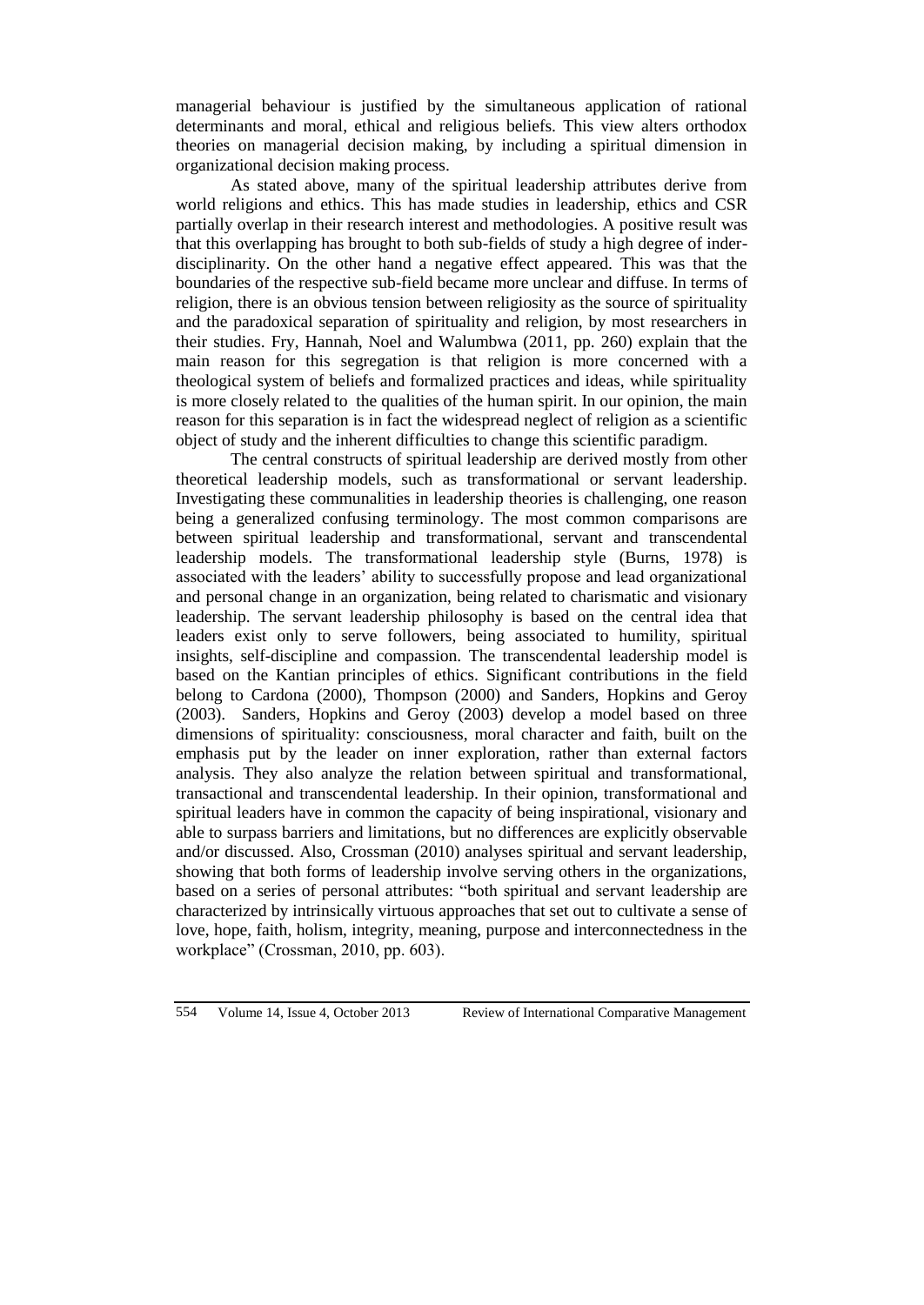With so many overlapping areas between the various leadership theories, we may ask ourselves if spiritual leadership is still a distinctive concept. One argument in favour of the distinctiveness of the concept is underlined by Sendjaya et al. (2008, p. 405). They argue that servant leadership puts more emphasis on "self-sacrifice and servant-hood moral values" than any other type of leadership style. Other arguments are generated by Fry, Matherly, Whittington and Winston (2007). They consider that spiritual leadership addresses a series of questions previously not covered by servant leadership, such as cultural values associated with leadership. Boorom (2009, pp. 5) conducts an analysis of the relationships between spiritual leadership and transformational leadership variables. His findings are discussed in the table below:

| <b>Characteristics</b>             | <b>Transformational leadership</b> | <b>Spiritual leadership</b> |
|------------------------------------|------------------------------------|-----------------------------|
| <b>Establishing the vision and</b> | - the leaders' charisma, that      | - the leaders' and          |
| mission                            | provides vision and a sense of     | followers' care and         |
|                                    | mission, installing pride,         | concern for self and        |
|                                    | respect, and trust                 | others                      |
| &                                  | - based on inspiration             |                             |
|                                    | - communicates high expectations   | - based on calling          |
| <b>Intrinsic motivation source</b> | and expresses purpose in simple    | - based on making a         |
|                                    | ways                               | difference                  |
|                                    |                                    | - life has a meaning for    |
|                                    |                                    | leader and followers        |
| <b>Stimulation of effort</b>       | - based on intelligence,           | - based on fostering the    |
|                                    | rationality, and problem solving   | conviction, trust, and      |
|                                    |                                    | action for                  |
|                                    |                                    | performance                 |
| Individual versus group            | - individualized consideration,    | - group consideration,      |
| membership                         | fosters personal attention and     | fosters membership,         |
|                                    | treat employees as individuals     | but there is also           |
|                                    |                                    | emphasis put on             |
|                                    |                                    | employees'                  |
|                                    |                                    | appreciation                |

**Table 1. Differences between spiritual leadership and transformational leadership variables**

Source: after Boorom, 2009, p. 32

The two leadership styles discussed are built on different directions of thought and action, visible in the drivers of the vision, the mission, the motivation, the practice of stimulating effort or operational management, but also in the perception of the individual and the group. This synthesis clearly shows that, despite communalities, transformational and spiritual leadership are two different approaches. Similar conclusions can be drawn upon if we extend our comparison of leadership styles. Northouse, 1997 (pp. 134-135), cited in Beazley & Gemmill, 2006 (pp. 259), conducts a comparison between transactional, transformational and servant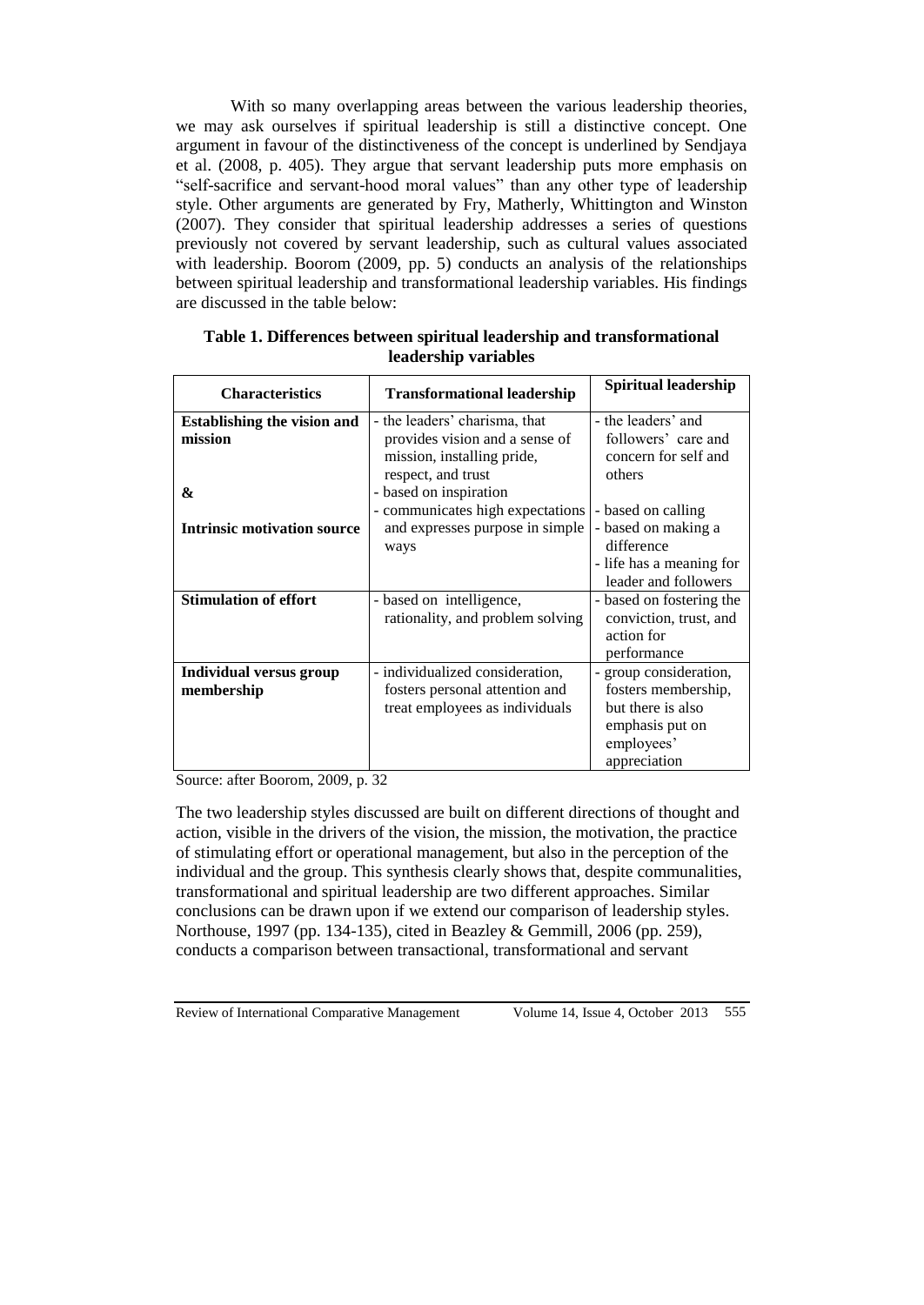leadership attributes. To this comparison, we have added the most prominent spiritual leadership characteristics, in order to obtain a better understanding of the four leadership styles. The results are presented in Table 2:

| <b>Transactional</b><br>leadership<br>attributes                                                               | <b>Transformational</b><br>leadership attributes                                                                           | <b>Servant</b><br>leadership<br>attributes                                                   | <b>Spiritual</b><br>leadership<br>attributes                                                       |
|----------------------------------------------------------------------------------------------------------------|----------------------------------------------------------------------------------------------------------------------------|----------------------------------------------------------------------------------------------|----------------------------------------------------------------------------------------------------|
| $\bullet$ Leader<br>follower<br>exchanges<br>$\bullet$ Contingent<br>Reward<br>• Management<br>bv<br>exception | • Inspiration<br>$\bullet$ Intellectual<br>stimulation<br>$\bullet$ Influence<br>• Intrinsic motivation<br>• Consideration | • Service to others<br>• Principled<br>• Stewardship<br>• Spiritual<br>values<br>and beliefs | $\bullet$ Social ends<br>• Business ends<br>• Altruistic love<br>• Membership<br>$\bullet$ Calling |

**Table 2. Differences between transactional, transformational, servant and spiritual leadership attributes**

Source: after Northouse, 1997, 134-135, apud Beazley, Gemmill, 2006, p. 259 and the authors' contribution

Based on the most commonly accepted attributes of the four leadership styles, the table also illustrates *a transformative trend in leadership* theories. Spiritual leadership is an evolutive and improved style of leadership. It originates in the transactional approach, based on contingent and extrinsic rewards. It than transforms its fundamentals into inspiration, intrinsic motivation and spiritual values. It ends in an endeavor of equilibrating social and business ends, profit raising and altruistic love, under the form of spiritual; leadership. In this metamorphosis, the effort put by the leader in the leadership act is increasing from one model to another, the spiritual leadership paradigm requiring the leader to be, himself, spiritually dedicated and involved into the management of the organization. As table 2 shows, there are essential and distinctive attributes of spiritual leadership, as compared to the transactional, transformational and servant leadership models. Spiritual leadership is differentiated by its aim of accomplishing both social and business ends, together with altruistic love, membership and calling. Especially membership, altruistic love and calling are unique concepts of spiritual leadership. They represent more of than the sum of moral, ethical and religious values embodied in the organizational culture. These values justify the simultaneous application of rational determinants and moral, ethical and religious belief in business decision making, making of spiritual leadership a unique managing style. On the other hand, despite its uniqueness, the conceptual boundaries between the three leadership styles compared are still week. This is a symptom of the low paradigmatic development of spiritual leadership. The need to attach more importance to spiritual leadership models will in fact allow us to generate more consistent theoretical representations, but also to conduct better measurements of the concept.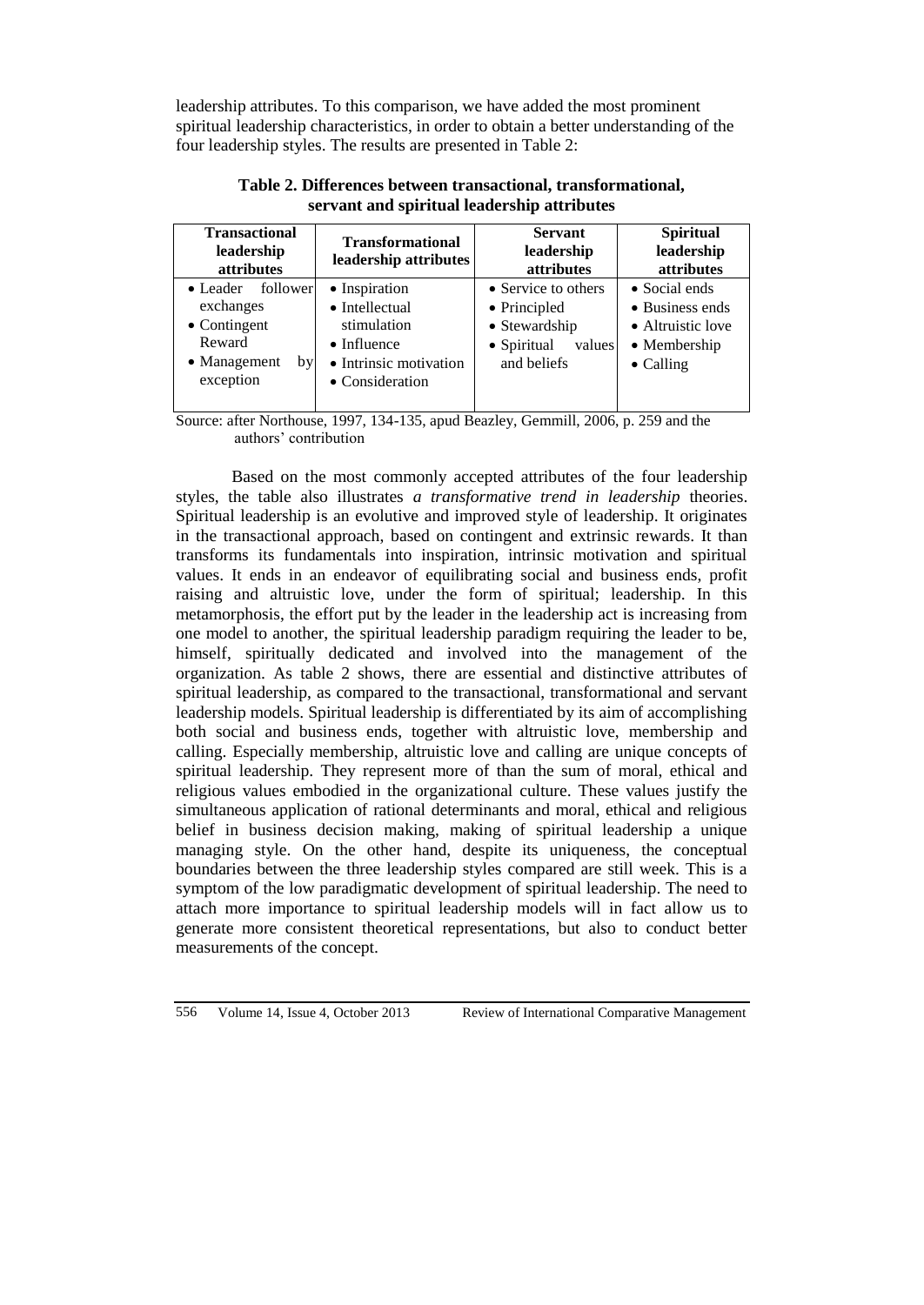## **2. Drivers of the inclusion of spirituality in organizational behaviour and leadership field**

As stated in Section 1, the research on spiritual leadership is part of a larger phenomenon, that is the inclusion of spirituality in the organizational behaviour research area. The emergence of spirituality has been linked to the dissatisfaction with increasing materialism (Hoppe, 2005, p. 85), being also a response to "postmaterialist" concerns (Majima and Savage, 2007). Fornaciari and Dean (2001, pp. 338) refer to this factor as to "the growing suspicion that the mechanistic, structural paradigm of the firm is insufficient in explaining and predicting human behaviour in organizations". Ashmos and Duchon (2000, pp. 134, 135) explain the emergence of spirituality by a series of factors such as the growing wage inequality, the reengineering processes, downsizing and workers' demoralization. Also, they point out the workplace being seen more a community, due to the decreasing importance of traditional communities, such as the church or the neighbors. Another factor is the increasing need to use more workers' creativity, in a global arena of fierce completion; this a need is in fact rooted in other modern human necessity: work to be meaningful.

Other rationale that has supported the emergence of spirituality in the organizational field derives from the limitations of the traditional research paradigm in orthodox managerial and organizational research. The traditional research model has proven several times insufficient to explain and predict business and organizational behaviour. In the leadership field, we find a similar situation, in which core models of leadership are based on the Cartesian-Newtonian principles and rationalist philosophies of Descartes. Thus, the majority of current approaches to leadership follow a rationalist perspective in order to discover of universal "leadership" characteristics (Ford, Lawler, 2007). The main purpose of these approaches is to demystify successful practices of leadership and to replicate theme in companies or academic programs. But this endeavors are more consistent with early approaches to management, in their search for rationality, certainty and predictability (Ford, Lawler, 2007, pp. 409), and less adequate to the challenges of the  $21<sup>st</sup>$  century organization, that develops in uncertainty and acts on bounded rationality. The described rationalist perspective on management neglected the importance of spirituality, as an explicative factor of organizational behaviour. This has lead to an incomplete understanding of this behaviour by researchers, managers and the general public. Some of the main reasons for which spirituality received almost no attention on the rationalist research agenda until recently can be related to:

- the modernist view that spirituality has no practical or managerial added value, being a non-materialistic concept (Sanders, Hopkins, Geroy, 2005, pp. 41);
- the opinion according to which a subjective topic such as spirituality is impossible to be studied using rational and empirical tools of modem science (Sanders, Hopkins, Geroy, 2005, pp. 41);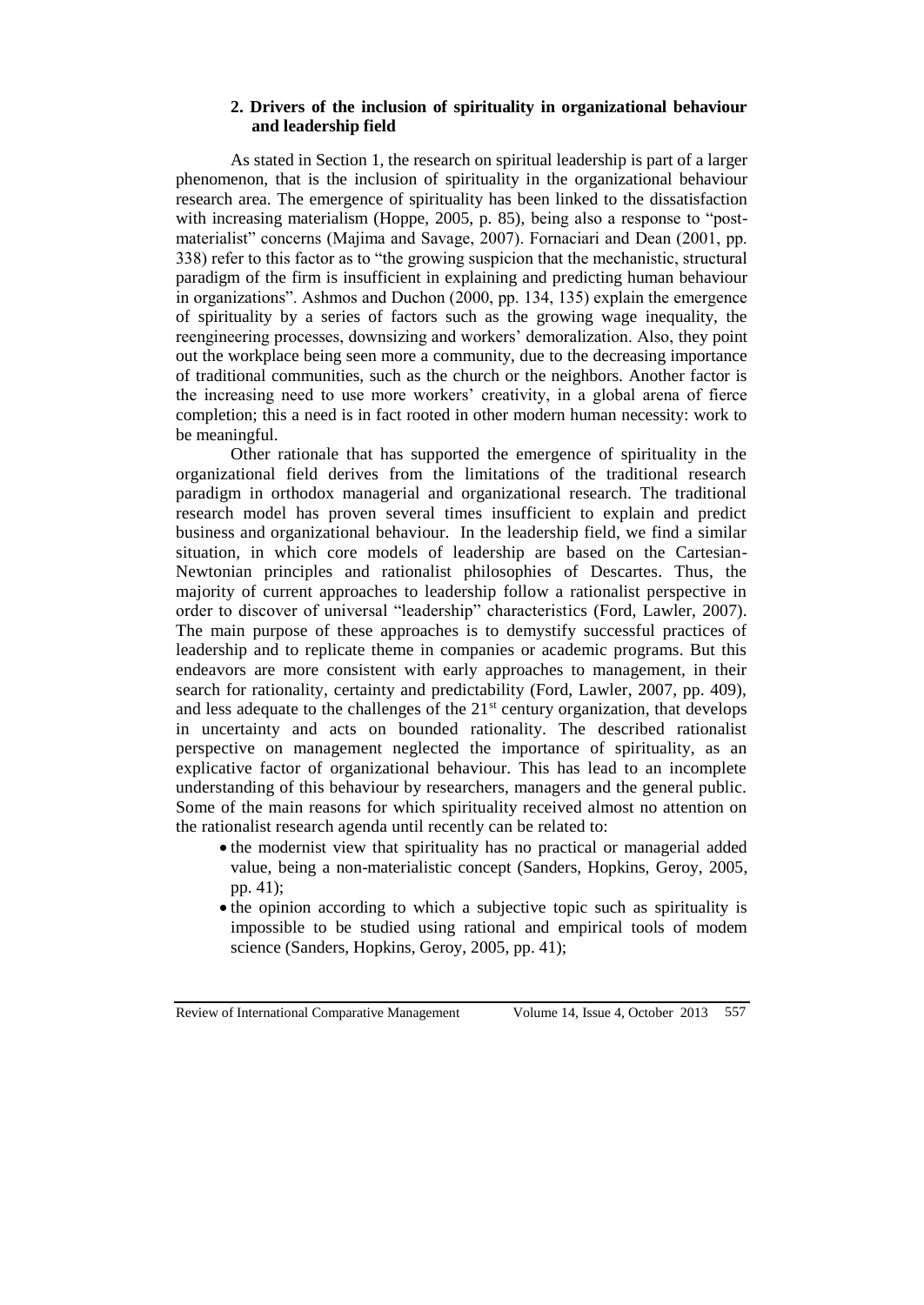the high difficulty of definitions in the area of spirituality, mainly generated by the "intensely personal nature of spiritual experience, being difficult to objectify or explain to others" (Konz, Ryan, 1999).

In this context, research methods were adapted to the rationalist, orthodox perspective, through the predominant use of quantitative instruments, preestablished hypothesis, technical rationality and an objective validation of the method. This scientific paradigm emulated mostly from developed countries, especially the United States of America. In this evolution, it imposed the biggest part of the managerial scientific and practical apparatus. But the continuing dominance of U.S. perspectives proved dysfunctional in countries described by different cultural dimensions than the American ones. Burke (2006) shows that mainstream leadership is built on the "robustness of the western world", characterized by a linear and materialistic growth pattern. In his opinion, this has led to "the growth of an undisciplined form of self-interest, in which winning is all that counts" (Burke, 2006, pp. 20, 21). But, in Burke's words, this is a philosophy not fully applicable all around the world. Questions related to moral values and ethical business decisions, especially in the context of transnational corporations affecting local communities, have attached even more importance to business practices and how are they managed. Also, the impressive development of some Asian countries, proposing different approaches to economic development and management gave rise to new patters in the organizational field, with more openness to religiosity and spirituality.

Other limitations of heterodox leadership approach have supported the orientation of research to a more flexible and inclusive research agenda. One of these is the common understanding of leadership of something that exists already, instead of a dynamic, organizational and social process. This approach generates a static perception on leadership practice. On the contrary, leadership seen as a process that develops in a certain cultural context, or as a discursive construct, makes it open to be interpreted in various ways (Ford, Lawler, 2007, pp. 422), including in a spiritual perspective. Other simplifications in orthodox leadership theories that have made questions to arise are: a) the practice of over-simplified findings from complex data, many time caused by the inability to adapt research methodologies to subjective items and approaches, b) the underestimation of the importance of the context in which leadership is practiced and c) the mechanistic idea that leaders are active and followers are passive. The traditional leadership approach did not find answers neither to issues such as the increasing need to motivate people in a materialistic age and the challenges derived from here. All this empty spaces have prepared the field for the emergence of spirituality in the organizational puzzle.

Ardent and un-answered questions regarding motivation, decision making or business success have supported a process of evaluation of the validity of orthodox leadership research. These questions were signaling that leadership research and exercise needed a more subjective experience.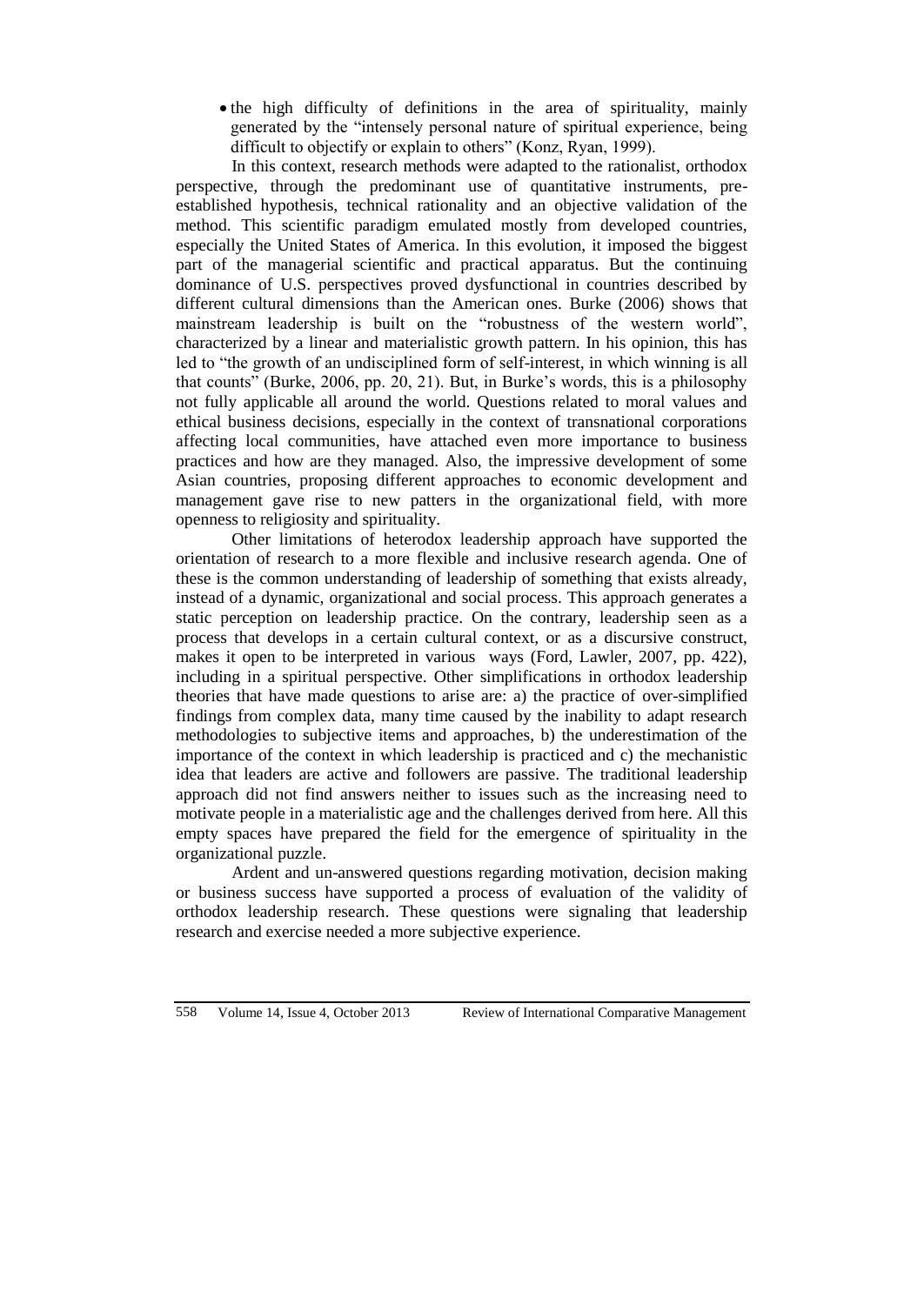As an early response, in the 80's, leadership theories have started to include in their research agendas the study of moral, subjective or religious values, ethics and emotions. In other words, spiritual attributes of leaders. Some authors showed preoccupation with the application of different religions on leadership. Fascination has come especially from Eastern religious philosophies, like Confucianism and Taoism. According to the Tao perspective, leaders must both pay attention to interpersonal relationships and tasks and goals (Durlabhi, 2004). Delbecq (1999), based on interviews with Sillicon Valey business leaders, recalls some core Christianity themes that might inspire business leaders. Some examples are the Christian "calling'", seen to be in fact a calling to work, "that adds a sense of vitality and purpose to their leadership" (Delbecq, 1999, pp. 346) and the integration of personal spirituality in their work rather than a strict distinction between "their private life of spirit and a public life of work" (Delbecq, 1999, pp. 346). Carver-Sekeres (2008) approaches the evolution of American Christian business in respect of Christianity values. These approaches have resulted in time in alternative paradigms to leadership, such as the transcendental, the servant or the spiritual leadership. Interestingly, spirituality became a prominent issue of the workplace firstly for the American corporate culture and businesses (Sanders, Hopkins, Geroy, 2005, pp. 41), from which it was relatively missing in the  $20<sup>th</sup>$ century. The conceptual and empirical studies developed in the nascent field of study are discussed in the next Section.

### **3. Main empirical studies in spiritual leadership**

Spirituality at work is a double way concept, in which values, personal characteristics and interests are manageable simultaneously with the endeavor of profit raising. In our opinion, there is no room for the approach of spirituality at work in organizational behaviour outside the more general framework of business goals, like raising profits, surviving, extending or improving the customers' base. This is why empirical studies realized in the field are concerned with the demonstration of economic benefits of spiritual approaches. Based on an extensive survey of the literature, the main research directions in workplace spirituality and spiritual leadership include two broad research interests:

• the conceptualization, definition, measurement and operationalization of the "nebulous" concepts of workplace spirituality (Moore, Casper, 2006, pp. 110) and spiritual leadership;

• the analysis of the causal relation of spirituality with organizational variables such as motivation, stress, earnings, leadership style, setting purposes, the decision making process, productivity, absenteeism, turnover, organizational performance, share prices but also personal variables such as peace, joy (Fry, Hannah, Noel, Walumbwa, 2011), organizational misbehaviour (Weitz, Vardi, Setter, 2012) and personal and organizational change (Crossman, 2010).

The conceptualization and definition of spirituality and spiritual leadership is probably the most problematic and challenging task for the paradigmatic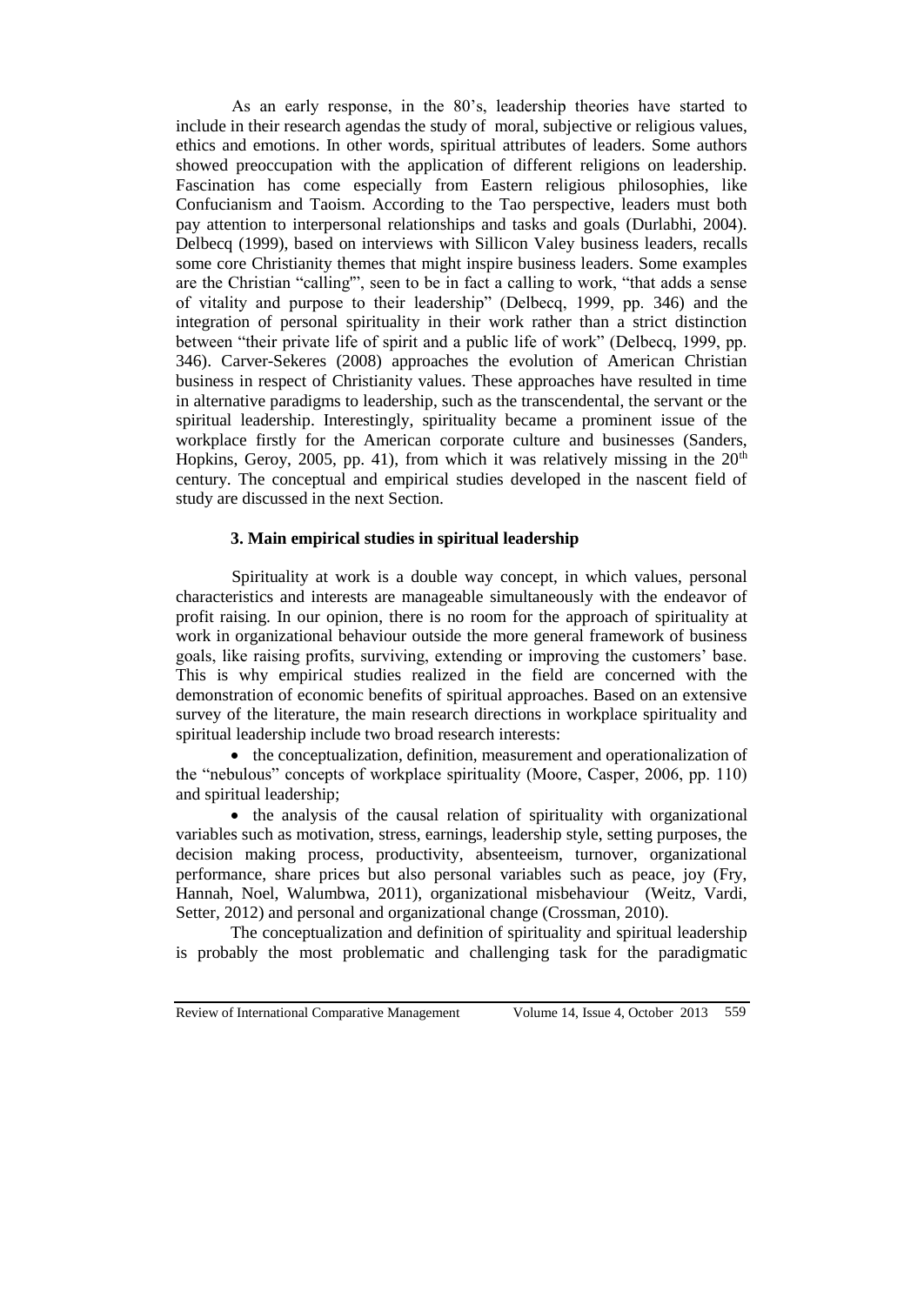development of the newly borne field. Nor spiritual leadership and workplace spirituality have a commonly agreed definition. This "perpetuates the conceptual fog and delays the progress of science" (Dent, Higgins, Wharff, 2005, pp. 641). It makes scientific rigor a difficult task, and research results with little scientific validity. The main source of these complications is in fact "much greater than mere conceptual fuzziness" (MacDonald (2011, pp. 199). This source is related to the introduction of spirituality issues in a orthodox scientific approach, based predominantly on a rationalistic perspective. The convergence science – spirituality questions implicitly the traditional research instruments. It also introduces a series of controversial binomials: positivistic versus hermeneutic sciences, quantitative versus qualitative methods, universalistic versus particularistic, objective research versus permanent researcher bias, in the sense of positive researchers'' expectations on spirituality (MacDonald, 2011, p. 199).

Regarding the measurement of the concepts, this is, paradoxically, relatively more developed than the concepts of the spiritual leadership paradigm. These measurements are based both on qualitative and quantitative evaluations. According to MacDonald (MacDonald, 2011, p. 195), there are well over 100 tests of spirituality and related constructs, like spiritual well-being, spiritual transcendence or self-transcendence. Some of these are related to individual spirituality, others to organizational spirituality. Moore and Casper (2006, p. 110) propose three theoretical constructs measuring workplace spirituality: perceived organizational support, affective organizational commitment and instinct job satisfaction. He proposes in fact a measurement based more on existing concepts, than on newly invented ones. He operationalizes the constructs by measuring selfwork immersion, inter-connectedness and self-actualization. Another example of measurement instrument is Beazley's Spirituality Assessment Scale (Beazley, 1998, 157). It is used to measure the leader's spirituality. It consists of two dimensions: the definitive and the correlative dimensions. The definitive dimension consists of 11 items that measure the extent to which a person uses prayers and meditations regularly to express their relationship to a transcendental power. The correlative dimension measures values and actions reveling honesty, humility, and service to others, being formed of 19 items. Other examples include Sanders, Hopkins and Geroy (2005), that use the "Organizational Spirituality Assessment scale" and the "Organizational Leadership Assessment" developed by Laub in 1999. Kass et al. (1991) developed a measurement instrument, called "INSPIRIT". It was designed to assess personal conviction of God's existence and the perception of a highly internalized relationship between God and the person. Ashmos and Duchon (2000) created the "Inner Life Scale", using a 7 point Likert - type scale, including positive affirmations about spirituality. Another measurement instrument is the "Virtuous Leadership Scale", developed by Sarros and Barker in 2003. It incorporates the five attributes of humility, courage, humour, passion, and wisdom, integrity and compassion, manifested in servant leadership and forming the base of moral leadership. Other measures include the character "Assessment Rating Scale" of Sarros and Cooper that is based on 12 character attributes: integrity, honesty,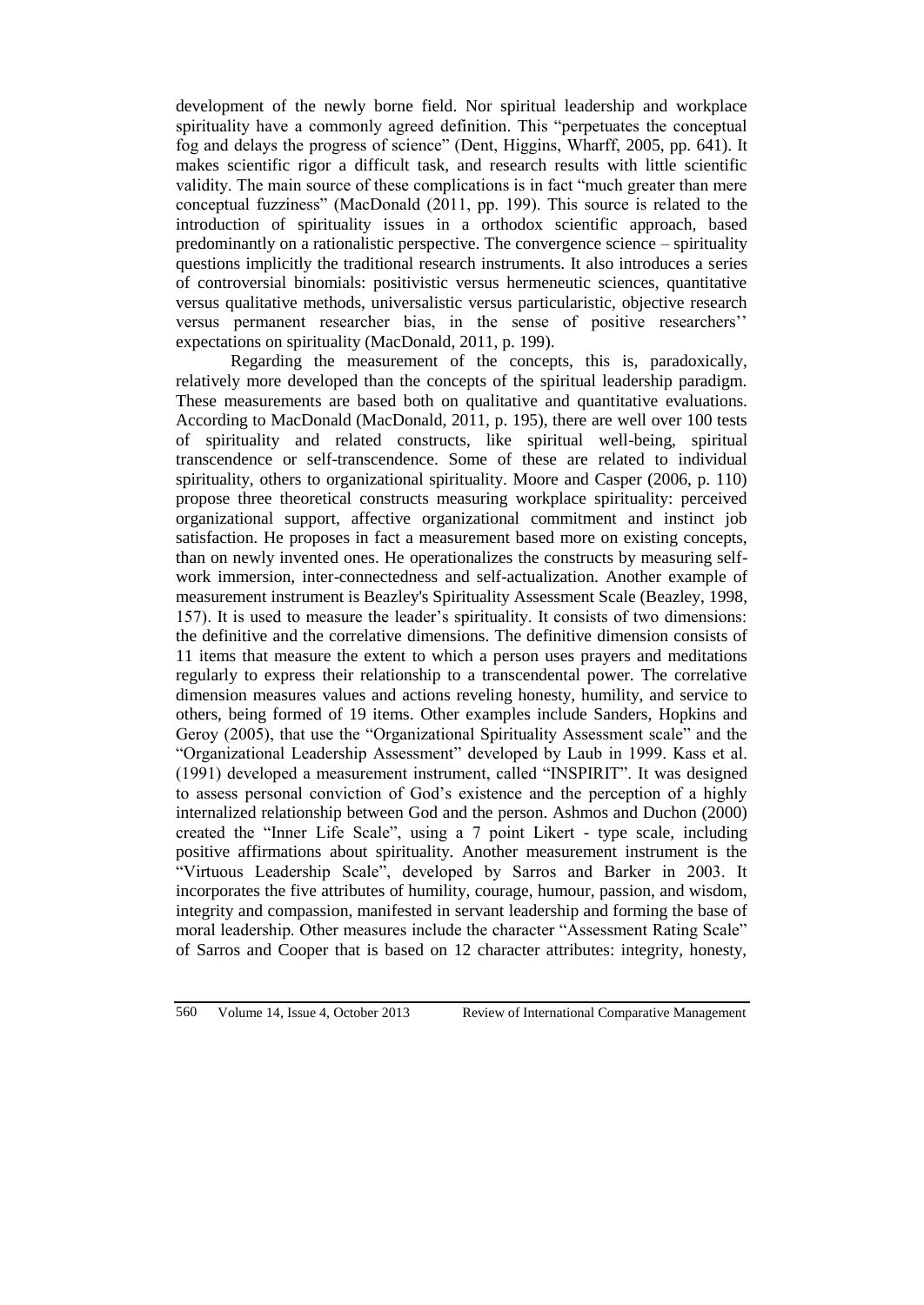organization loyalty, employee loyalty, selflessness, compassion, competency, respectfulness, fairness, self-discipline, spiritual respect, and cooperativeness (Sarros, Cooper, 2006, p. 7). Other measures of spiritual constructs are the Moral Sensitivity Questionnaire (MSQ), the Moral Judgment Tests, the Quick Empathy Scale, the Moral Motivation or the Behaviour Desirability Scale.

The other major research direction is concerned with the analysis of the causal relation of spirituality and a series of organizational variables. This analysis is generally built on the premises that there are positive effects for the organization from its association to spirituality. In practice, this assumption can be misleading and a source of a researchers' bias. The commonly agreed benefits of spiritual leadership and workplace spirituality are generally understood at three levels: societal, organizational and individual (Moore and Casper, 2006, p. 119). The existence of such benefits the one that has made that many organizations to have integrated spiritual perspectives in their mission and vision statements and business agendas, such as Amway, Ford, Memorial Healthcare System or Southwest Airlines (Crossman, 2010, p. 598).

Empirical research in this field has proven also prolific and there are many studies that indicate, on the overall, positive relations between spirituality on organizational variables. A significant example is the research of Sanders, Hopkins and Geroy (2005) that conduct a survey for 225 non-executive employees in one organization. Among their conclusions, their results suggest again a direct causal relationship between a positive, efficient leadership and spirituality. Allen and Cherrey (2000) and DePree (1997), indicate also causal relations between leadership and spirituality. Longenecker, McKinney and Moore (2004) conduct a survey of 1234 respondents trying to identify how religious values influence business ethics and decisions; their findings show a higher level of ethical judgment on behalf of evangelical respondents. Usman and Danish (2010) study the relationship between the spirituality and job satisfaction of 121 managers in the banking system of Pakistan. They find a strong and positive correlation between spirituality and organizational commitment. Word (2012) studied the theoretical links between workplace spirituality and job involvement, showing a positive relation between these. Fry, Hannah, Noel and Walumbwa (2011) also analyzed the impact of spiritual leadership on unit performance. They use a sample of military leaders for testing the relation between spiritual leadership and outcomes, including organizational commitment and performance. Their results showed a positive and significant link of spiritual leadership and organizational commitment, productivity and other measures of squad performance.

# **4. Conclusions on the progress and limitations of the current research agenda of spiritual leadership**

The progress made by research in the spiritual leadership and spirituality at work is impressive, showing that a new direction of study is to be confirmed as one of the most challenging and important routes of research in organizational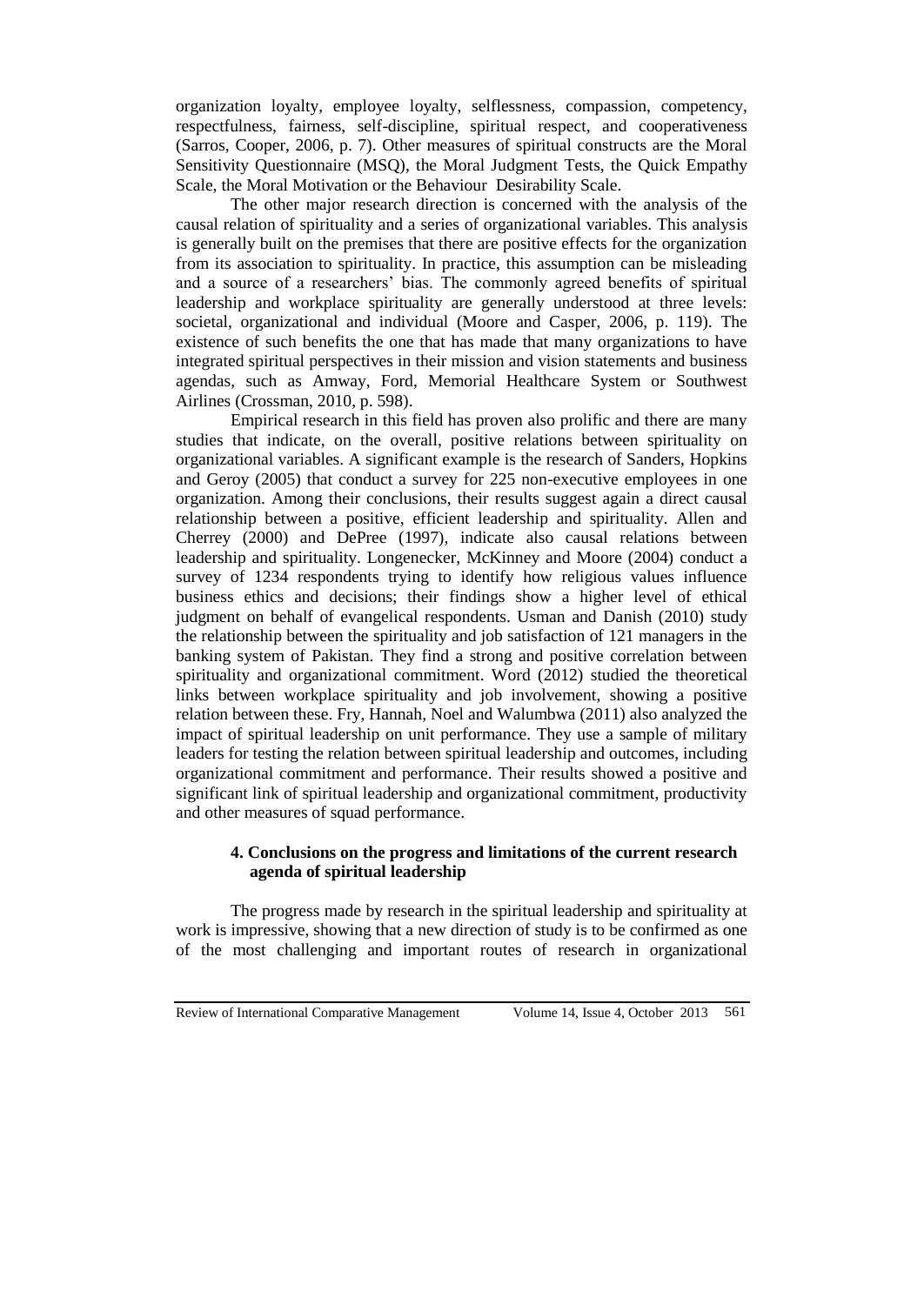behaviour. Most important, the development of the spiritual leadership literature has "redefined the role of leadership in organizations and suggested a relationship between leadership and spirituality in the workplace" (Sanders, Hopkins, Geroy, 2005, pp. 41). But, despite the burgeoning interest for this topic and its scientific developments, the field of study is still characterized by a fragile position in knowledge generation, low paradigmatic development, inadequate measurement scales and incipient empirical research.

One of the most challenging aspects of this evolution is related to the difficulties of studding spirituality scientifically. This translates in the need to rethink orthodox research approaches in managerial and organizational science, having vast implications on redefining acceptable and valid research methods and instruments. Methodologically, the spiritual leadership research involves a shift in research approaches, in the sense explained by Fornaciari and Dean (2001, pp. 347). They believed that both practitioners and scholars in management have now to accept the "evidence'" about work spirituality, using non-positivist research methods, such as ethno methodological and qualitative techniques.

A better definition of the research directions in spiritual leadership could reduce confusion and increase the general perception and internal consistency of the field. As Oswick (2009, pp. 15) shows, there is a very limited systematic analysis of the level of growth, and general trajectory, of the academic interest in workplace spirituality and there are also limited insights into the popularity and prevalence of particular directions of spiritually in management (Benefiel 2003). Because of this, more reflection has to be made on the place of religion in the spirituality and organizational behaviour studies. Traditionally, the necessity of separating the concept from religiosity was underlined by researchers, based on the idea that "religion is, however, often described as a public and institutionalised process based on sacred texts, rituals and practices, whereas spirituality is seen as an unsystematised, individually interpreted, private experience" (Crossman, 2010, p. 504). This segregation from spirituality, ethics and morale deserves more attention in the specialized literature.

Also, a better understanding of spiritual leadership compared to other leadership theories is necessary if the concept is to move towards a paradigm status of value to organizations (Crossman, 2010). This differentiation needs more scientific investigation, in order to assess whether the research agenda on spiritual leadership can build further on its unique object of study.

Other line of research relates to the need to test more the construct validity of spiritual leadership approaches and models, taking into account that these were subject to very limited examination. On the overall, there is consensus that we have to adopt new adequate paradigmatic approaches for the conceptualization and measurement conceptualization of spirituality, in order to prevent research from trivial results (Fornaciari, and Dean, 2001).

Finally, the applicability itself of the spirituality related research is also a stringent topic. This is because it involves a problematic option - that of using spirituality as a managerial tool for manipulating public perception or employees'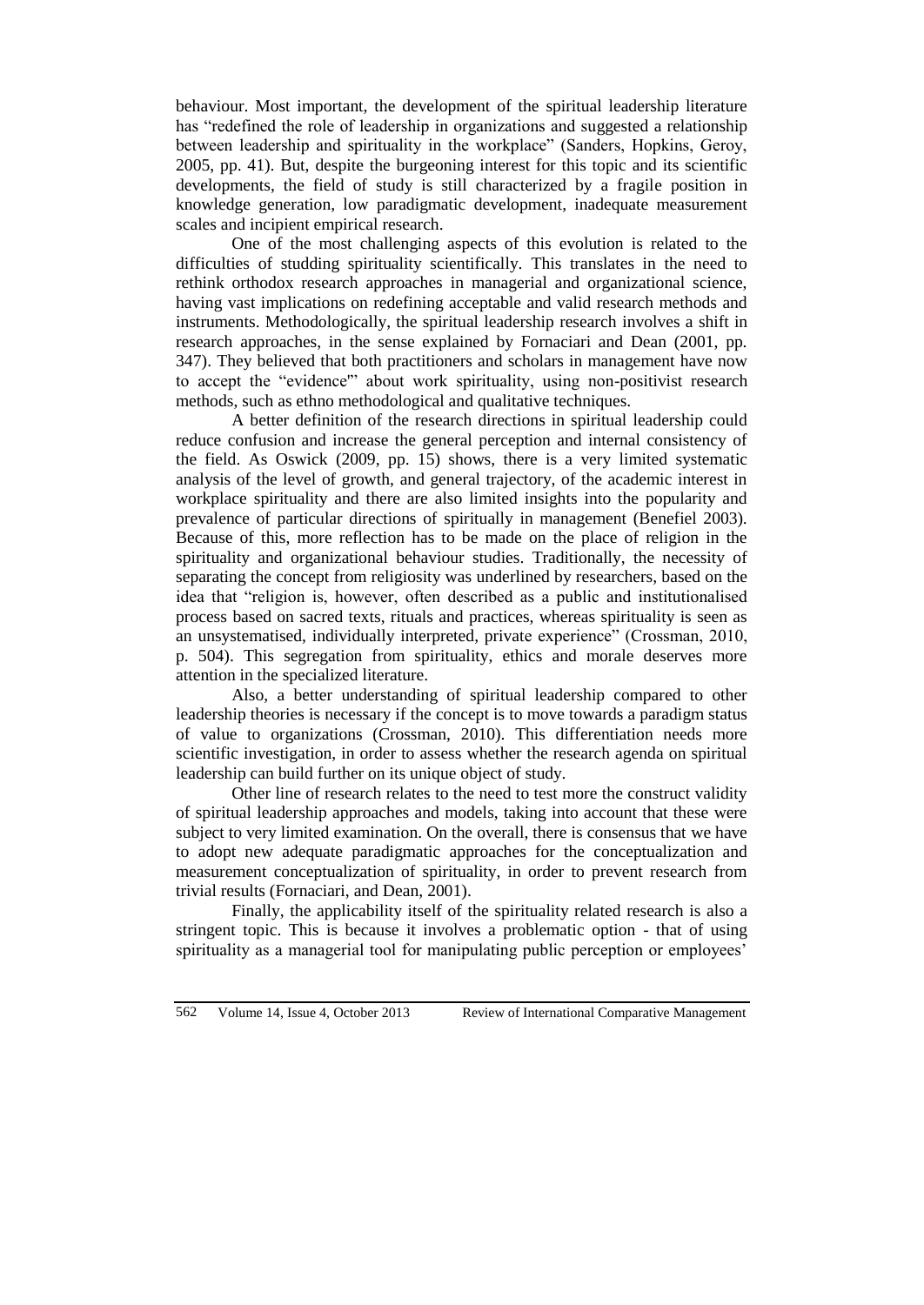behaviour for achieving profits (Crossman, 2010, Fornaciari, Dean, 2001). In this sense, there are almost no studies to analyze the potential negative side effects of workplaces spirituality, such as "divisiveness, discrimination, misuse and superficiality", also possible sources of organizational conflicts (Crossman, 2010, Fornaciari, Dean, 2001).

On the overall, the line of research proposed by spiritual leadership is revolutionary and with profound implications on the overall field of study of leadership but also of organizational behaviour. For this, it deserves a more concentrated attention on behalf of the researchers, that could strengthen the spiritual leadership paradigm and also make possible positive effects of it in and on contemporary organizations.

#### **References**

- 1. Allen, K. E., & Cherry, C., 2000. *Systemic leadership: Enriching the meaning of our work*. Lanham, MD: University Press of America.
- 2. Ashmos, B. J., & Duchon, D. 2000. *Spirituality at work: A conceptualization and measure*. Journal of Management Inquiry, 9(2), 134-145
- 3. Beazley, H. 1998. *Meaning and measurement of spirituality in organizational settings: Development of a spirituality assessment scale* (Doctoral dissertation, George Washington University, 1998. Dissertation Abstracts International, 9820619.
- 4. Benefield, M., 2003. *Mapping the Terrain of Spirituality in Organizations Research*. Journal of Organizational Change Management. Vol. 16, No. 4, August: 367-377
- 5. Biberman, J., Whitty, M., & Robbins, L. 1999. *Lessons from Oz: Balance and wholeness in organizations.* Journal of Organizational Change Management, 12(3), 243–252
- 6. Boorom, R., 2009. *Spiritual Leadership: A Study of the Relationship Between Spiritual, Leadership Theory and Transformational Leadership*, (Phd Thesis). Regent University, School of Global Leadership and Entrepreneurship
- 7. Burke, R. 2006. *Leadership and spirituality*. Foresight Journal, Emerald Group Publishing Limited, VOL. 8, NO. 6, pp. 14-25
- 8. Burns, J. M. 1978. *Leadership*. NY: Harper & Row
- 9. Cacioppe, R. 2000a. *Creating spirit at work: Re-visioning organization development and leadership — Part I.* Leadership and Organization Development Journal, 21(1), 48–54.
- 10. Cacioppe, R. 2000b. *Creating spirit at work: Re-visioning organization development and leadership-Part II*. Leadership and Organization Development Journal, 21(2), 110-119
- 11. Cardona, P., 2000. *Transcendental leadership*, Leadership & Organization Development Journal, 201-207
- 12. Crossman, J, 2010. *Conceptualising spiritual leadership in secular organizational contexts and its relation to transformational, servant and*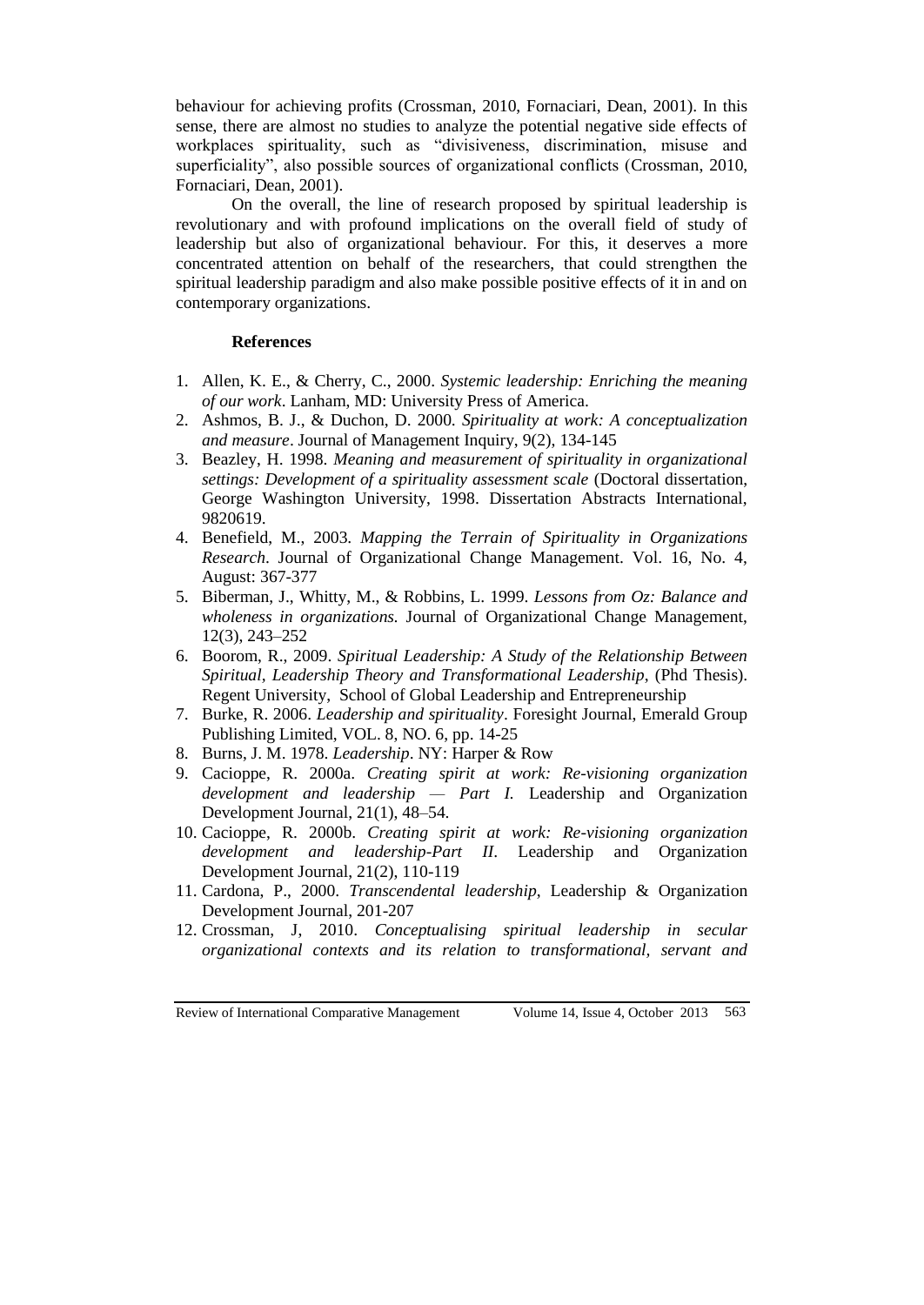*environmental leadership.* Leadership & Organization Development Journal, Vol. 31 Iss: 7, pp. 596-608

- 13. Delbecq, A., 2009. *Spirituality and business: one scholar's perspective*, Journal of Management, Spirituality & Religion, 6:1, 3-13
- 14. Dent, E., B., Higgins, M., E & Wharff, D.M, 2005. *Spirituality and leadership: An empirical review of definitions, distinctions, and embedded assumptions*, The Leadership Quarterly 16 625-653
- 15. Depree, M. 1997. *Leading Without Power: Finding Hope in Serving Community*. Jossey-Bass Publishers, October 1997.
- 16. Durlabhi, S., 2004. *The Tao organization behaviour*, Journal of Business Ethics, Vol. 52, pp. 401-409.
- 17. Fairholm, G. 1996. *Spiritual leadership: Fulfilling whole-self needs at work*. Leadership and Organization Development Journal, 17(5), 11-17.
- 18. Fairholm, G. 1998. *Perspectives on leadership: From the science of management to its spiritual heart*. Westport, Connecticut7 Quorum Books.
- 19. Fairholm, M. R. 2002. *Conceiving leadership: Exploring five perspectives of leadership by investigating the conceptions and experiences of selected metropolitan Washington area municipal managers*. Public Administration. Ann Arbor, MI7 UMIFord, Lawler, 2008
- 20. Ford, J. & Lawler, J., 2007. *Blending existentialist and constructionist approaches in leadership studies: An exploratory account*, Leadership & Organization Development Journal, Vol. 28 Iss: 5, pp.409-425
- 21. Fornaciari, C., J. & Dean, K., L. 2001. *Making the quantum leap: Lessons from physics on studying spirituality and religion in organizations*, Journal of Organizational Change Management, Vol. 14 Iss: 4 pp. 335-351
- 22. Fry, L. W., Matherly, L. L., Whittington , J. L., & Winston, B. E. 2007. *Leadership as an integrating paradigm for servant leadership*. In S. Singh-Sengupta, & D. Fields (Eds.) *Integrating spirituality and organizational leadership*. India: Macmillian Press.
- 23. Fry, L. W., Vitucci, S., & Cedillo, M. 2005. Spiritual leadership and army transformation; Theory measurement and establishing a baseline. The Leadership Quarterly, 16, 835-863
- 24. Fry, L., 2003. *Toward a theory spiritual leadership*, The Leadership Quarterly, Vol. 14, pp. 693-727.
- 25. Fry, L., W., Hannah, S.T, Noel, M. & Walumbwa, F.O, 2011. *Impact of spiritual leadership on unit performance*, The Leadership Quarterly 22 259-270
- 26. Frye, J., Kisselburgh, L. G. & Butts, D. 2007. *Embracing Spiritual Followership*, Communication Studies, 58:3, 243-260Geroy (2005, pp. 40, 41)
- 27. Hackett, R.D. & Wang, G. 2012. *Virtues and leadership: an integrating conceptual framework founded in Aristotelian and Confucian perspectives on virtues*. Management Decision. 50(5), 868-899
- 28. Hoppe, S., 2005. *Spirituality and leadership, New Directions for Teaching and Learning*, Vol. 2005 No. 4, Winter, pp. 83-92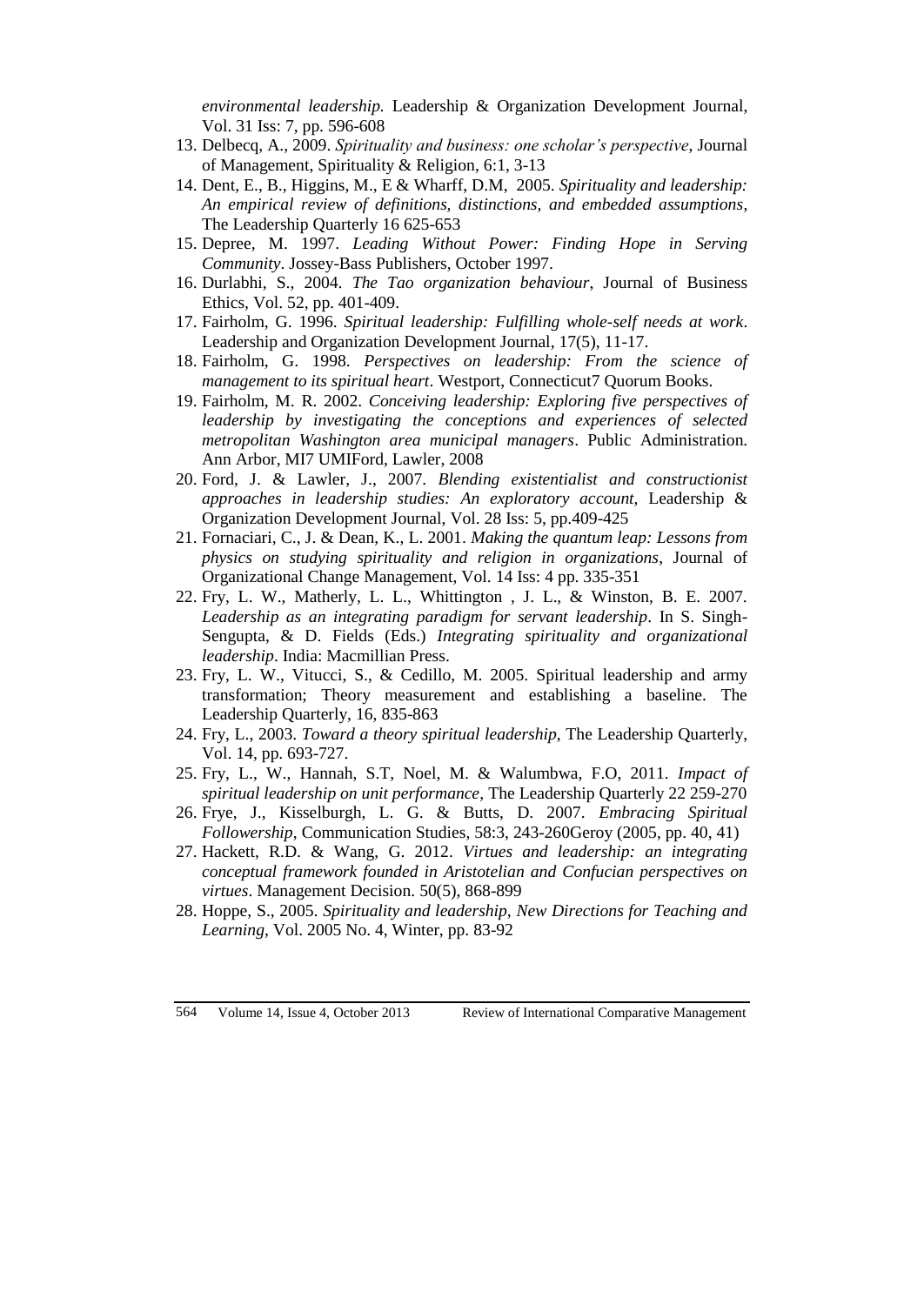- 29. Houston, P. & Sokolow, S., 2006. *The spiritual Dimension of Leadership. Eight Key Principles to Leading More Effectively*, Corwin Press, Thousand Oaks, CA.
- 30. Kass, J. D., Friedman, R., Laserman, J., Zuttermeister, P. C., & Benson, H. 1991. *Health outcomes and a new index of spiritual experience*. Journal of Scientific Study of Religion, 30, 203-211
- 31. Konz, N.P.G. & Ryan, F.X. 1999. *Maintaining an organizational spirituality: no easy task*. Journal of Organizational Change Management, 12(3): 200-210.
- 32. Longenecker, J., G., McKinney J. A. & Moore, C. W. 2004. *Ethics in Small Business*, Journal of Small Business Management, Vol. 27, No. 1
- 33. MacDonald, D. A. 2011. *Studying spirituality scientifically: reflections, considerations, recommendations.* Journal of Management, Spirituality & Religion, 8:3, 195-210
- 34. Majima, S., & Savage, M. 2007.. *Have there been culture shifts in Britain? A critical encounter with Ronald Inglehart*. Cultural Sociology, 3: 293-315
- 35. Mitroff, I.I & Denton, E.A. 1999. *A Spiritual Audit of Corporate America, A Hard Look at Spirituality, Religion, and Values*. San Francisco: Jossey-Bass.
- 36. Modaff, D., Dewine, S. & Butler, J. 2008. *Organizational Communication. Foundations, Challenges and Misunderstandings*, Pearson, Sydney
- 37. Moore, T. W. & Casper, W. J., *An Examination of Proxy Measures of Workplace Spirituality: A Profile Model of Multidimensional Constructs*, Journal of Leadership & Organizational Studies; 2006; 12, 4; ProQuest Central, pp. 109-118
- 38. Northouse, P. 1999. *Leadership: Theory and Practice*. Thousand Oaks, CA: Sage, cited in Beazley, D. & Gemmill, G. (2006): Spirituality and Servant Leader Behavior, Journal of Management, Spirituality & Religion, 3:3, 258-27
- 39. Oswick, C., 2009. *Burgeoning workplace spirituality? A textual analysis of momentum and directions*, Journal of Management, Spirituality & Religion, 6:1, 15-25
- 40. Sanders, J. E., Hopkins, W. E. & Geroy, G. D 2003. *Journal of Leadership & Organizational Studies*; Spring; 9, 4
- 41. Sarros, J. C. & Barker, C. 2003. *Virtuous Leadership Scale. Australian Management Character Survey,* Australian Institute of Management/Monash University study, available http://www.ai.com.au/research/amcs.html.
- 42. Sarros, J. C. & Cooper, B. 2006. *Building Character: A Leadership Essential*. Journal of Business and Psychology
- 43. Sendjaya, S., Sarros, J. C., & Santora, J. C. 2008. *Defining and measuring servant leadership behavior in organizations*. Journal of Management Studies, 45(2), 402-42
- 44. Thompson, C. M. 2000. *The congruent life: following the inward path to fulfilling work and inspired leadership*. San Francisco, Jossey-Bass.Usman and Danish